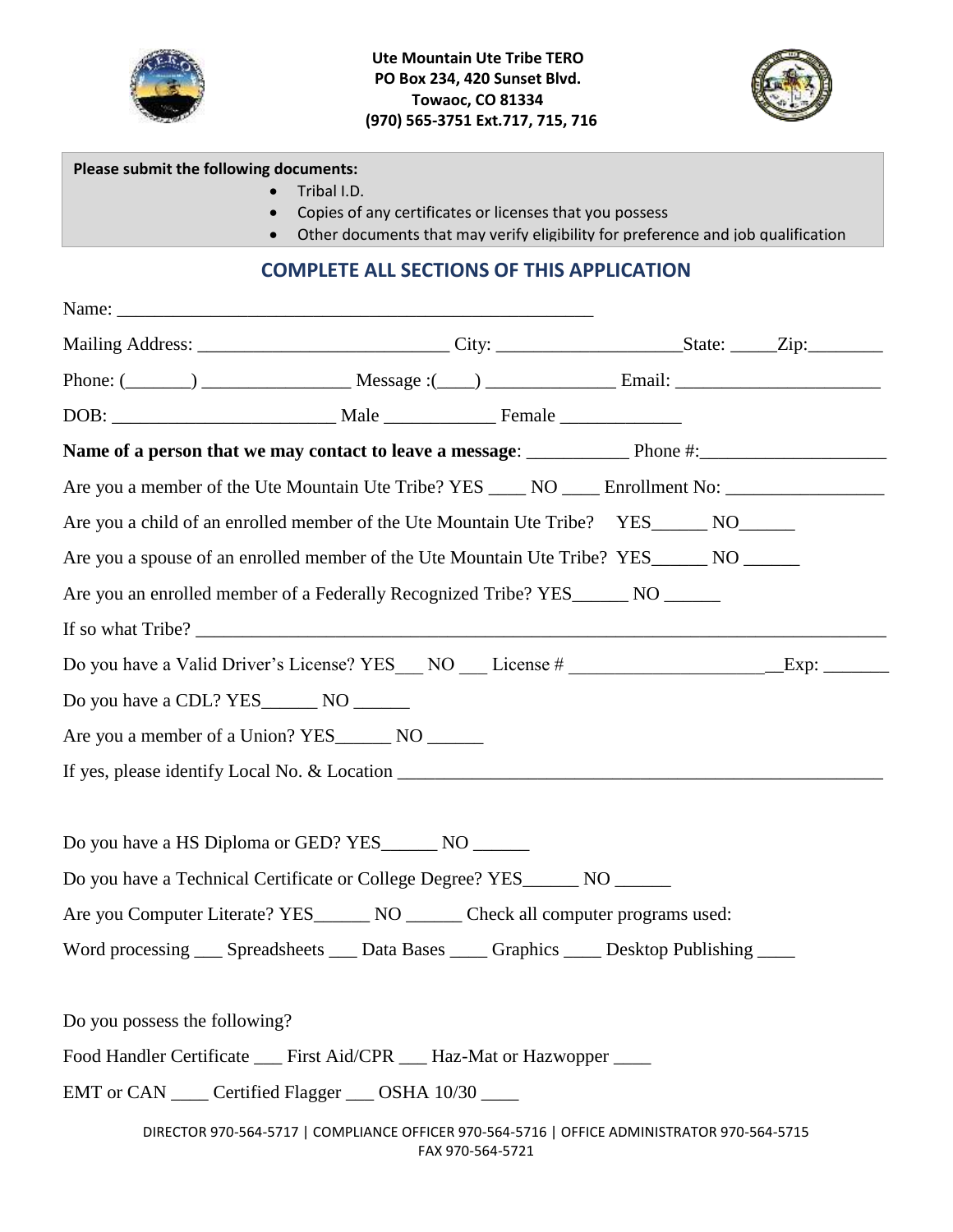

**Ute Mountain Ute Tribe TERO PO Box 234, 420 Sunset Blvd. Towaoc, CO 81334 (970) 565-3751 Ext.717, 715, 716**



Other Certifications or Licenses:

#### **I AM QUALIFIED TO BE REFERRED TO THE FOLLOWING: (INDICATE THE NUMBER OF MONTHS AND YEARS OF WORK EXPERIENCE OR TRAINING BELOW)**

| <b>YEARS</b> | <b>MONTHS</b> | <b>BUILDING TRADES</b> | <b>YEARS</b> | <b>MONTHS</b> |
|--------------|---------------|------------------------|--------------|---------------|
|              |               | <b>CARPENTER</b>       |              |               |
|              |               | <b>FRAMER</b>          |              |               |
|              |               | <b>DRYWALL</b>         |              |               |
|              |               | <b>PLUMBER</b>         |              |               |
|              |               | <b>ELECTRICIAN</b>     |              |               |
|              |               | <b>PAINTER</b>         |              |               |
|              |               | <b>CEMENT MASON</b>    |              |               |
| <b>YEARS</b> | <b>MONTHS</b> | <b>INSULLATION</b>     |              |               |
|              |               | <b>FLOORS</b>          |              |               |
|              |               | <b>IRONWORKER</b>      |              |               |
|              |               | WELDER                 |              |               |
|              |               | <b>MECHANIC</b>        |              |               |
|              |               | <b>ROOFER</b>          |              |               |
|              |               | <b>LABORER</b>         |              |               |
| <b>YEARS</b> | <b>MONTHS</b> | <b>FOOD SERVICES</b>   | <b>YEARS</b> | <b>MONTHS</b> |
|              |               | <b>COOK</b>            |              |               |
|              |               | <b>WAITRESS</b>        |              |               |
|              |               | <b>NUTRITIONIST</b>    |              |               |
|              |               | <b>CASHIER</b>         |              |               |
|              |               | <b>CUSTODIAN</b>       |              |               |
|              |               |                        |              |               |
|              |               |                        |              |               |

| <b>BUILDING TRADES</b> | <b>YEARS</b> | <b>MONTHS</b> |
|------------------------|--------------|---------------|
| <b>CARPENTER</b>       |              |               |
| <b>FRAMER</b>          |              |               |
| DRYWALL                |              |               |
| PLUMBER                |              |               |
| <b>ELECTRICIAN</b>     |              |               |
| <b>PAINTER</b>         |              |               |
| <b>CEMENT MASON</b>    |              |               |
| INSULLATION            |              |               |
| <b>FLOORS</b>          |              |               |
| <b>IRONWORKER</b>      |              |               |
| WELDER                 |              |               |
| <b>MECHANIC</b>        |              |               |
| <b>ROOFER</b>          |              |               |
| LABORER                |              |               |
| <b>FOOD SERVICES</b>   | <b>YEARS</b> | <b>MONTHS</b> |
| COOK                   |              |               |
| <b>WAITRESS</b>        |              |               |
| NUTRITIONIST           |              |               |
| CASHIER                |              |               |
| CUSTODIAN              |              |               |

### **Prior Employment History**

| Employer:               | Dates: | Position: |
|-------------------------|--------|-----------|
| <b>Detail of Duties</b> |        |           |
|                         |        |           |
|                         |        |           |
| Employer:               | Dates: | Position: |
| <b>Detail of Duties</b> |        |           |
|                         |        |           |
|                         |        |           |
| Employer:               | Dates: | Position: |
| <b>Detail of Duties</b> |        |           |
|                         |        |           |